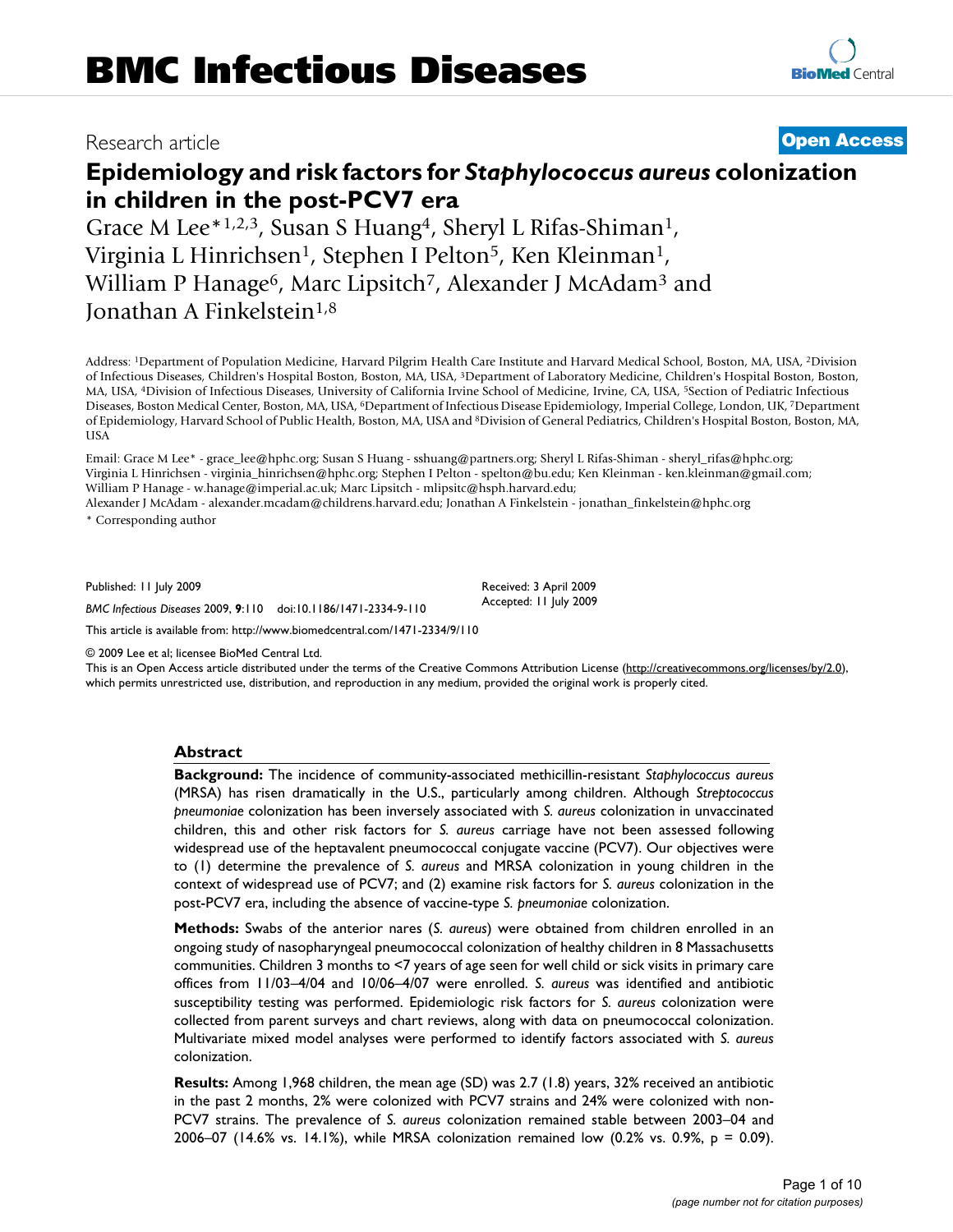Although absence of pneumococcal colonization was not significantly associated with *S. aureus* colonization, age (6–11 mo vs. ≥5 yrs, OR 0.39 [95% CI 0.24–0.64]; 1–1.99 yrs vs. ≥5 yrs, OR 0.35 [0.23–0.54]; 2–2.99 yrs vs. ≥5 yrs, OR 0.45 [0.28–0.73]; 3–3.99 yrs vs. ≥5 yrs, OR 0.53 [0.33–0.86]) and recent antibiotic use were significant predictors in multivariate models.

**Conclusion:** In Massachusetts, *S. aureus* and MRSA colonization remained stable from 2003–04 to 2006–07 among children <7 years despite widespread use of pneumococcal conjugate vaccine. *S. aureus* nasal colonization varies by age and is inversely correlated with recent antibiotic use.

# **Background**

Infections due to *Staphylococcus aureus* are a growing clinical and public health problem in the US. [1-3]*S. aureus* can cause skin and soft tissue infections, pneumonia, bloodstream infections, and bone and joint infections in both children and adults. [4-12] Treatment of these infections has become more difficult in recent years due to the emergence and rapid spread of drug-resistant strains such as methicillin-resistant *S. aureus* (MRSA). Most troubling is the dramatic increase in community-associated MRSA (CA-MRSA) infections now being reported in healthy children and adults, but little is known about how patterns of colonization with *S. aureus* in the community have changed. [1,13-15]

Colonization of the anterior nares by *S. aureus* has been shown to be associated with subsequent infection in an individual. [16,17] Furthermore, host and/or bacterial factors may increase this risk, such that a high fraction of colonized persons become infected. [18,19] For example, a natural history study in a military population demonstrated that soft-tissue infections occurred more frequently after colonization with CA-MRSA in comparison to methicillin-susceptible *S. aureus* (38% vs. 3%). [18] Given the risk of infection associated with colonization, particularly with CA-MRSA strains, a greater understanding of the epidemiology of *S. aureus* colonization is needed in order to determine optimal control and prevention strategies.

Colonization with vaccine-type *S. pneumoniae* in the nasopharynx has been shown to be inversely associated with *S*. *aureus* nasal carriage in unvaccinated populations. [20,21] This association is of particular concern given universal immunization with pneumococcal conjugate vaccine in the U.S. and the finding of replacement of vaccine serotypes with non-vaccine serotypes in the nasopharynx. [22] If vaccine serotypes do indeed interfere with colonization by *S*. *aureus*, use of PCV7 and the resulting removal of vaccine-type pneumococci from carriage may result in increased mucosal colonization with *S*. *aureus*.

Further elucidation of the epidemiology of *S*. *aureus* colonization in young children, particularly in vaccinated populations, and identification of risk factors for colonization is needed for the development of strategies for prevention in the community. In this article we take advantage of a unique opportunity to examine the prevalence and risk factors for *S*. *aureus* colonization in the context of an ongoing study of nasopharyngeal pneumococcal colonization among healthy children in Massachusetts. Our objectives were to: (1) determine the prevalence of *S*. *aureus* and MRSA colonization in healthy children in the post-PCV7 era and (2) examine risk factors for *S*. *aureus* colonization, including the absence of vaccine-type *S. pneumoniae* colonization.

# **Methods**

#### *Study Design and Population*

We conducted a prospective observational study of *S. aureus* colonization among healthy children in Massachusetts. [23] This study was nested within an existing study to assess serial changes in *S. pneumoniae* serotypes and antibiotic resistance in the post-PCV7 era. [24] Children 6 years and younger who were seen for either well-child care visits or sick care visits in participating primary care practices were eligible for this study. Practices were selected from 16 communities in Massachusetts in 2003–04 and from 8 of these original 16 communities in 2006–07. Each participating child was sampled, at most, once during each swabbing season during 11/03–4/04 and 10/06– 4/07. Written informed consent was obtained from parents. This study was approved by the Harvard Pilgrim Health Care Institutional Review Board.

Parents of enrolled children completed a written survey at the time of the visit that included information on age, gender, race/ethnicity, history of being breastfed, childcare attendance (>4 hours/week), smokers in the home, family members who work in a hospital or long-term care facility, recent antibiotic use, and history of chronic illness in children. Dates of immunization with PCV7 and influenza vaccines, diagnoses on day of visit, type of antibiotics received in the past 2 months, and patient zip code were obtained from medical record review. Because data on individual household income and educational level were not uniformly available, we used median census tract household income and educational level from the 2000 U.S. census based on geocoding address data.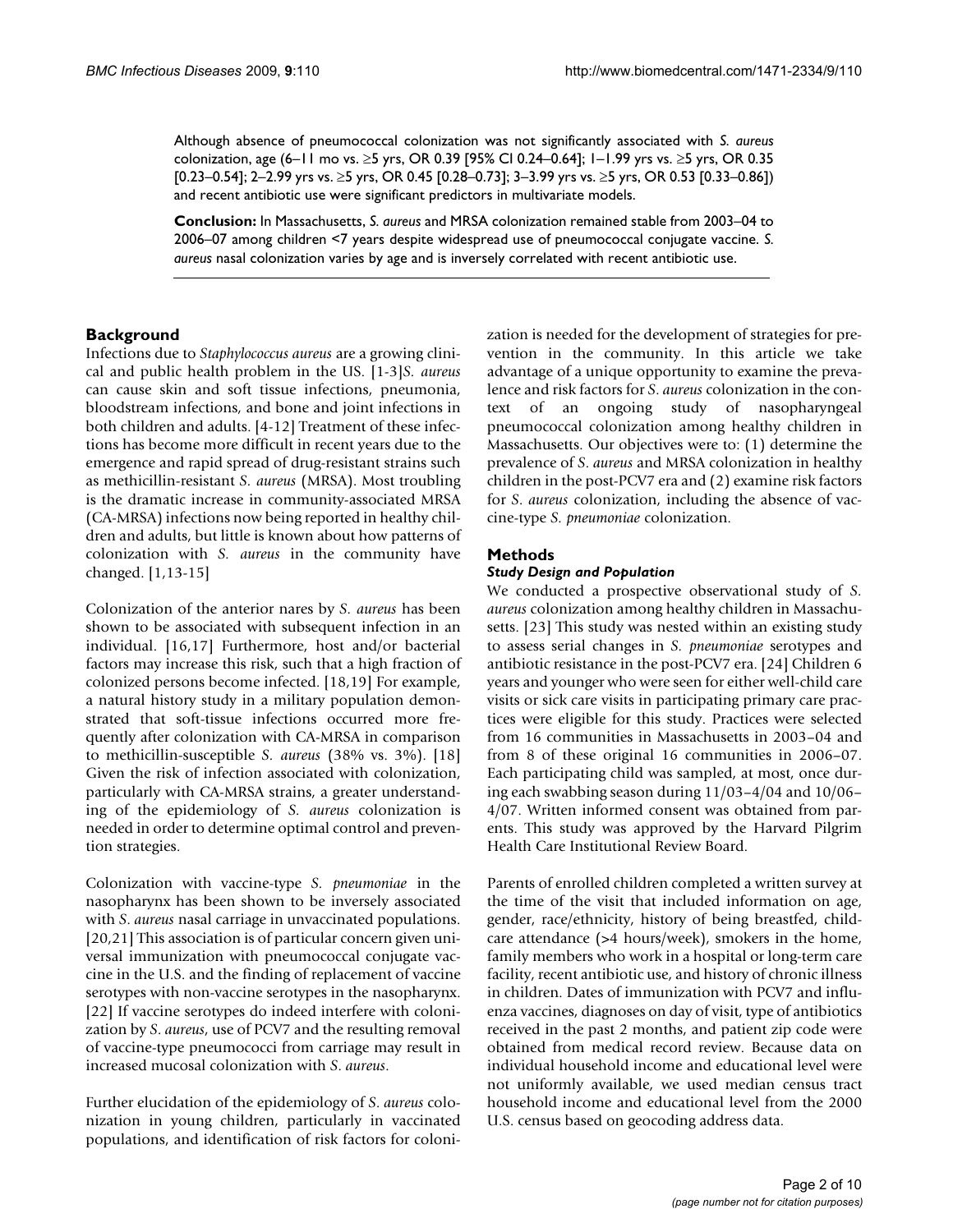# *Specimen Collection and Processing*

Anterior nares swabs were collected by introducing a sterile calcium alginate-tipped swab on an aluminum shaft and gently rotating the swab. Swabs were transported by overnight courier and processed within 24 hours. Specimens were swabbed onto mannitol salt agar (MSA) plates where they were incubated at 37°C for 48 hours. Plates were examined for the presence of Mannitol-fermenting colonies daily and these were subcultured to trypticase soy agar and 5% sheep blood agar plates (BAPs) and incubated at 37°C overnight. Overnight cultures on BAPs were tested by catalase, Gram stain and Staphaurex (Remel, Lenexa, Kansas), a rapid latex-agglutination kit for identifying *S. aureus*. Catalase positive, Gram positive cocci which were negative by Staphaurex were tested for coagulase using rabbit plasma with EDTA. Catalase positive Gram-positive cocci in clusters which were positive in either the Staphaurex or coagulase tests were identified as *S. aureus* and underwent sensitivity testing by either disk diffusion or E-test for the following antibiotics: penicillin, oxacillin, erythromycin, clindamycin, trimethoprim/sulfamethoxazole, tetracycline, vancomycin, linezolid and mupirocin. For erythromycin-resistant, clindamycin-susceptible isolates, a D-test was also performed to determine the presence of erythromycin-inducible clindamycin resistance. *S. aureus* isolates were considered mupirocin resistant if the MIC was >4 μg/ml. [25] Isolation of *S. pneumoniae* from NP swabs, serotyping, and antimicrobial susceptibility testing were performed as described previously. [23]

# *Data Analysis*

We calculated the prevalence of *S. aureus* and MRSA colonization as a percentage with 95% confidence intervals. When assessing trends in *S. aureus* colonization over time, we compared the prevalence of colonization between 2003–04 and 2007–08 for the 8 communities participating in both sampling periods. To examine the relationship between *S. pneumoniae* and *S. aureus* co-colonization in individual children, we utilized data from all 16 communities. Categorical variables were compared using a chisquare test.

To assess risk factors for *S. aureus* colonization, multivariable logistic regression models were used. Clustering within communities was accounted for using generalized linear mixed models. [26,27] Models of *S. aureus* colonization included the following variables: (1) year of swab, individual and community-level demographic characteristics, (2) *S. pneumoniae* colonization, (3) recent antibiotic use (within 2 months), (4) breastfeeding, (5) use of childcare outside the home, (6) diagnosis of illness on day of swab, (7) number of doses of PCV7 received, and (8) recent influenza vaccination. For the risk factor analyses, data from all available communities in each sampling period were used in our primary analyses. We also performed secondary analyses limited to the 8 communities surveyed in both periods. Because our results did not differ when analyses were limited to the 8 communities, results from our primary analyses are presented here. All analyses were performed using SAS version 9.1.3 (SAS Institute, Cary, NC).

# **Results**

# *Study population*

One thousand nine hundred sixty-eight children were enrolled in the study during 2003–04 and 2006–07, combined. The mean (SD) age of children was 2.7 (1.8) years with range of 0.3 to <7.0 years (Table 1). Children were mostly white non-Hispanic (83.6%) and about half (53.2%) lived in communities where the median annual household income, based on U.S. census data for 2000, was less than \$55,000. Children were enrolled in at least 4 hours of childcare per week (50.7%), had smokers in the home (19.9%), had a family member work in a hospital or long-term care facility (17.4%), received an antibiotic in the past 2 months (32.2%), received 3 or more doses of PCV7 vaccine (70.6%), and received influenza vaccine in the same season prior to their visit (24.0%).

### *Staphylococcus aureus colonization*

14.6% (95% CI, 11.9%–17.7%) of children were colonized with *S. aureus* in 2003–04 vs. 14.1% (95% CI, 11.9%–16.4%) in 2006–07 ( $p = 0.68$ ) in the 8 communities swabbed during both periods, whereas 16.3% of children were colonized in the 8 communities swabbed during 2003–04 only. MRSA colonization in healthy children remained low at 0.2% (95% CI, 0.0%–0.9%) in 2003–04 and 0.9% (95% CI, 0.4%–1.7%) in 2006–07 (p  $= 0.09$ ) for 8 communities, compared to 0.7% (95% CI 0.2%–2.1%) for the other 8 communities swabbed only during 2003–04. Antibiotic susceptibilities for *S. aureus* isolates for the 8 communities swabbed in 2003–04 and 2006–07 were as follows: penicillin (11% vs. 9%), erythromycin (80% vs. 72%), clindamycin (98% vs. 80%, p < 0.001), trimethoprim/sulfamethoxazole (100% vs. 100%), tetracycline (98% vs. 98%), mupirocin (99% vs. 99%), vancomycin (100% vs. 100%), and linezolid (100% vs. 100%) in the 8 communities swabbed during both periods. Of these, 10 MRSA isolates were identified with 0 susceptible to erythromycin, 4 susceptible to clindamycin, 9 susceptible to tetracycline, and all susceptible to trimethoprim/sulfamethoxazole, mupirocin, vancomycin and linezolid.

### *Staphylococcus aureus and Streptococcus pneumoniae colonization*

Between 2003–04 and 2006–07, colonization with PCV7 strains declined (3.4% vs.  $1.0\%$ ,  $p < 0.001$ ) while colonization with non-PCV7 strains increased (19.4% vs.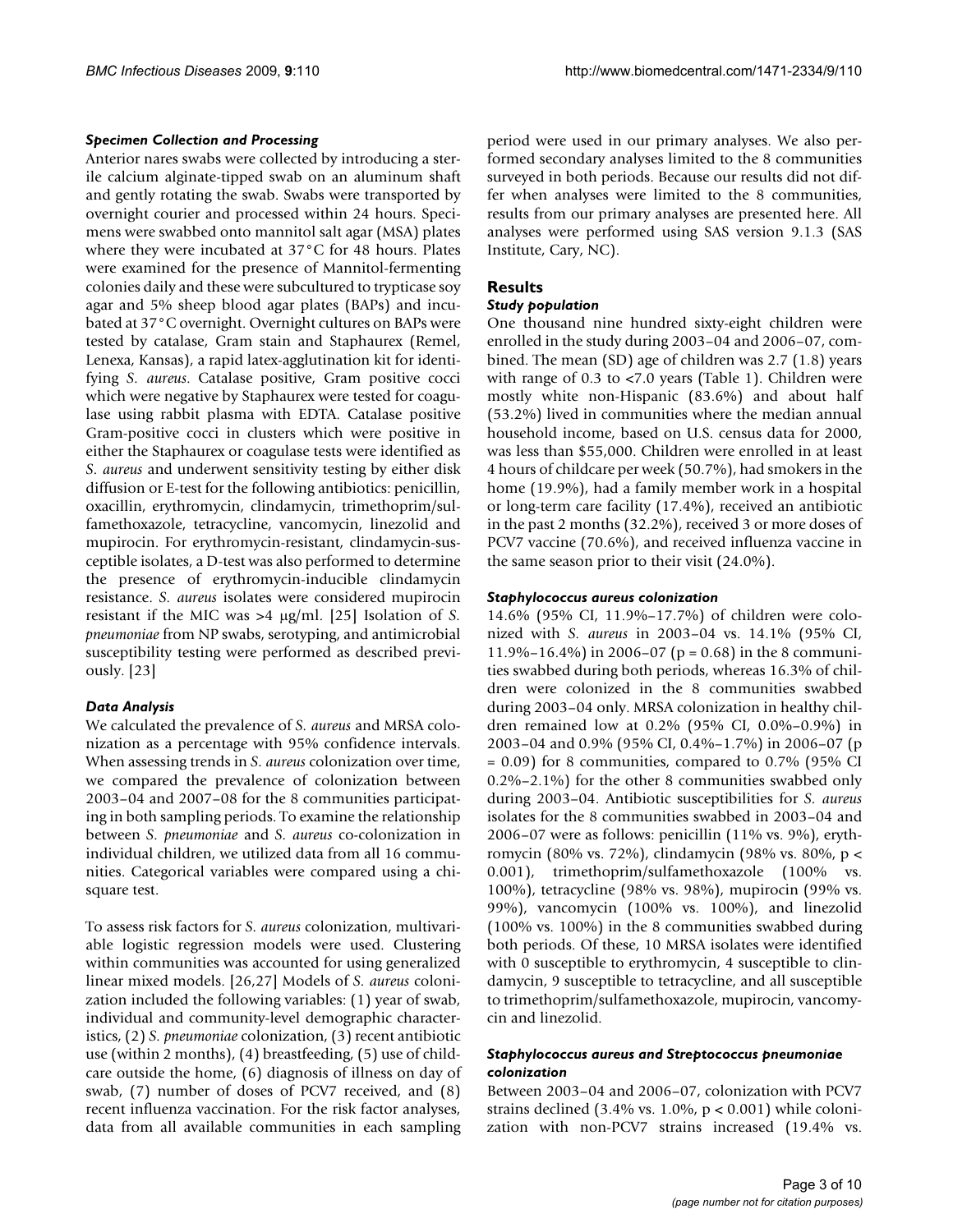### **Table 1: Characteristics of the study population.**

|                                                                                                | Total<br>$N = 1,968$ | 16 communities swabbed in 2003-04<br>$(N = 994)$        |                                                         | 8 communities swabbed in<br>2006-07<br>$(N = 974)$      |  |
|------------------------------------------------------------------------------------------------|----------------------|---------------------------------------------------------|---------------------------------------------------------|---------------------------------------------------------|--|
|                                                                                                |                      | 8 communities swabbed in<br>2003-04 only<br>$(N = 406)$ | 8 communities swabbed in<br>both seasons<br>$(N = 588)$ | 8 communities swabbed in<br>both seasons<br>$(N = 974)$ |  |
| Age group $(N = 1,968)$                                                                        |                      |                                                         |                                                         |                                                         |  |
| 3-<6 months                                                                                    | 131(6.7%)            | 25 (6.2%)                                               | 30(5.1%)                                                | 76 (7.8%)                                               |  |
| $6 - 12$ months                                                                                | 299 (15.2%)          | 53 (13.1%)                                              | 67 (11.4%)                                              | 179 (18.4%)                                             |  |
| $I - 2$ years                                                                                  | 477 (24.2%)          | 100 (24.6%)                                             | 129 (21.9%)                                             | 248 (25.5%)                                             |  |
| $2 - 3$ years                                                                                  | 274 (13.9%)          | 61(15.0%)                                               | 82 (14.0%)                                              | 131 (13.5%)                                             |  |
| $3 - 4$ years                                                                                  | 237 (12.0%)          | 57 (14.0%)                                              | 84 (14.3%)                                              | 96 (9.9%)                                               |  |
| $4 - 5$ years                                                                                  | 231 (11.7%)          | 50 (12.3%)                                              | 79 (13.4%)                                              | 102 (10.5%)                                             |  |
| 5-<7 years                                                                                     | 319 (16.2%)          | 60 (14.8%)                                              | 117(19.9%)                                              | 142 (14.6%)                                             |  |
| Female ( $N = 1,968$ )                                                                         | 981 (49.9%)          | 216 (53.2%)                                             | 308 (52.4%)                                             | 457 (46.9%)                                             |  |
| Race/ethnicity ( $N = 1,872$ )                                                                 |                      |                                                         |                                                         |                                                         |  |
| White non-Hispanic                                                                             | 1,565 (83.6%)        | 341 (83.9%)                                             | 463 (84.0%) 20 (3.6%)                                   | 761 (82.4%)                                             |  |
| <b>Black non-Hispanic</b>                                                                      | 86 (4.6%)            | 15(3.8%)                                                | 20 (3.6%)                                               | 51 (5.5%)                                               |  |
| Hispanic                                                                                       | 122 (6.5%)           | 23 (5.8%)                                               | 28 (5.1%)                                               | 71 (7.7%)                                               |  |
| Other                                                                                          | 99 (5.3%)            | 18 (4.5%)                                               | 40 (7.3%)                                               | 41 (4.4%)                                               |  |
| Median household income in<br>community ( $N = 1,869$ )*                                       |                      |                                                         |                                                         |                                                         |  |
| $<$ 40,000                                                                                     | 373 (20.0%)          | 125 (31.8%)                                             | 104 (18.4%)                                             | 144 (15.8%)                                             |  |
| 40,000 - < 55,000                                                                              | 620 (33.2%)          | 122(31.0%)                                              | 191 (33.9%)                                             | 307 (33.7%)                                             |  |
| 55,000 - < 70,000                                                                              | 447 (23.9%)          | 85 (21.6%)                                              | 135 (23.9%)                                             | 227 (24.9%)                                             |  |
| ≥70,000                                                                                        | 429 (23.0%)          | 61(15.5%)                                               | 134(23.8%)                                              | 234 (26.7%)                                             |  |
| % community members with <high<br>school educational level (<math>N = 1,869</math>)*</high<br> |                      |                                                         |                                                         |                                                         |  |
| $< 5\%$                                                                                        | 297 (15.9%)          | 57 (14.5%)                                              | 79 (14.0%)                                              | 161(17.7%)                                              |  |
| $5 - 10%$                                                                                      | 387 (20.7%)          | 95 (24.2%)                                              | 111(19.7%)                                              | 181 (19.9%)                                             |  |
| $10 - 5%$                                                                                      | 485 (26.0%)          | 66 (16.8%)                                              | 164(29.1%)                                              | 255 (28.0%)                                             |  |
| $\geq$ 15%                                                                                     | 700 (37.5%)          | 175 (44.5%)                                             | 210 (37.2%)                                             | 315 (34.5%)                                             |  |
| Ever breastfed $(N = 1,900)$                                                                   | 1,291(68.0%)         | 237 (59.4%)                                             | 400 (69.8%)                                             | 654 (70.5%)                                             |  |
| Childcare or school for $\geq$ 4 hours<br>$(N = 1,857)$                                        | 941 (50.7%)          | 184 (46.8%)                                             | 296 (53.9%)                                             | 461 (50.4%)                                             |  |
| Smokers in home $(N = 1,784)$                                                                  | 355 (19.9%)          | 97 (25.5%)                                              | 87 (16.1%)                                              | 171 (19.9%)                                             |  |
| Family member works in hospital or<br>$LTCF (N = 1,888)$                                       | 328 (17.4%)          | 66 (16.7%)                                              | 98 (17.5%)                                              | 164 (17.6%)                                             |  |
| Antibiotics in past 2 months<br>$(N = 1,945)$                                                  |                      |                                                         |                                                         |                                                         |  |
| Amoxicillin-clavulanate/<br>cephalosporins/mupirocin/TMP-<br><b>SMX</b>                        | 212 (10.9%)          | 42 (10.8%)                                              | 61(10.5%)                                               | 109 (11.2%)                                             |  |
| Clindamycin/macrolides                                                                         | 82 (4.2%)            | 22 (5.7%)                                               | 24 (4.1%)                                               | 36 (3.7%)                                               |  |
| Amoxicillin/penicillin                                                                         | 332 (17.1%)          | 74 (19.0%)                                              | 86 (14.8%)                                              | 172 (17.7%)                                             |  |
| None                                                                                           | 1,319 (67.8%)        | 251 (64.5%)                                             | 411 (70.6%)                                             | 657 (67.5%)                                             |  |
| Antibiotics in past 6 months for skin<br>infection ( $N = 1,950$ )                             | 29 (1.5%)            | $0(0\%)$                                                | $(0.2\%)$                                               | 28 (2.9%)                                               |  |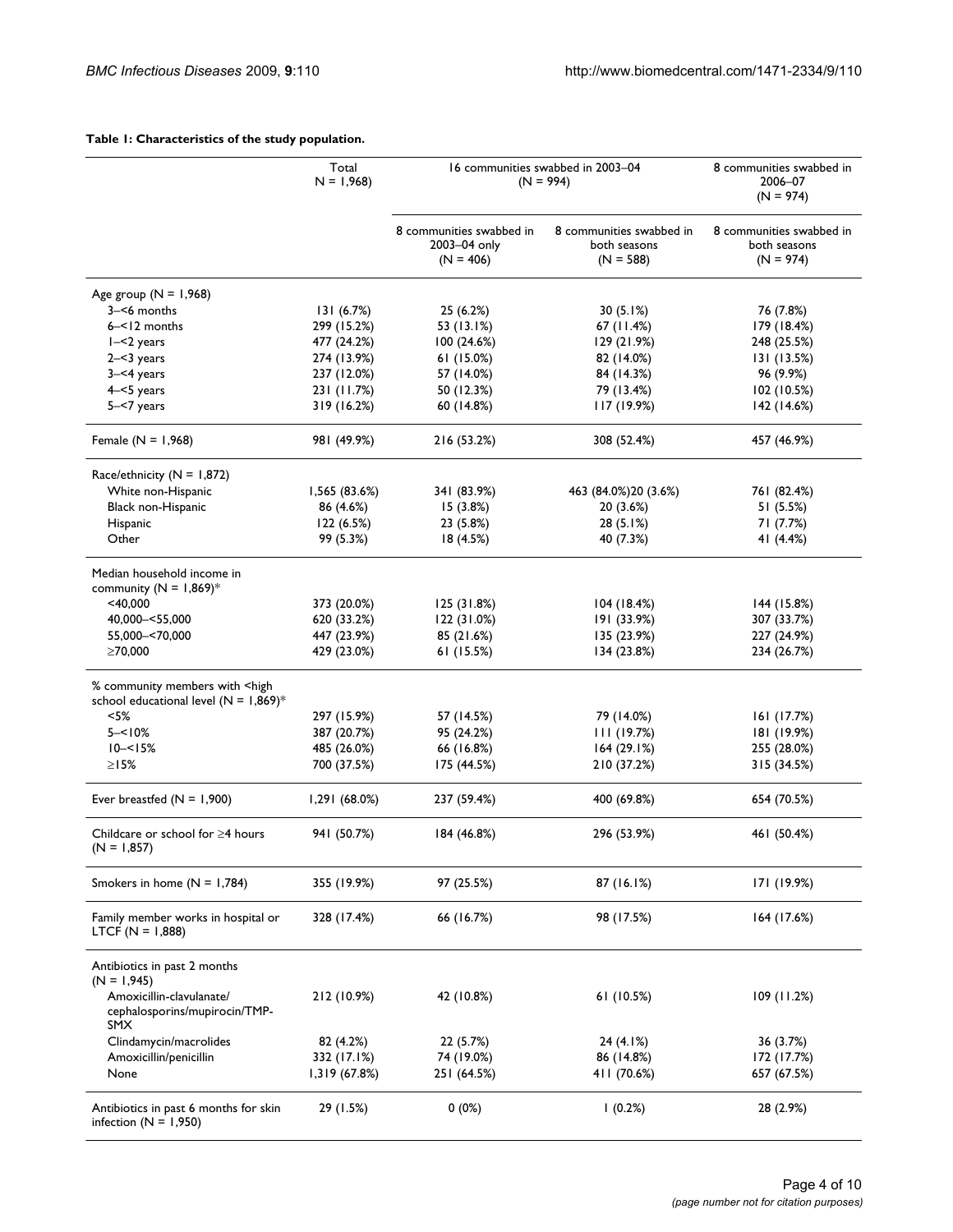| History of chronic illness                                          |              |             |             |             |
|---------------------------------------------------------------------|--------------|-------------|-------------|-------------|
| Asthma/RAD ( $N = 1,950$ )                                          | 199 (10.2%)  | 27 (6.9%)   | 80 (13.7%)  | 92 (9.5%)   |
| Skin condition $\dagger$ (N = 974)                                  | 47 (4.8%)    |             |             | 47 (4.8%)   |
| Diagnosis on day of visit $(N = 1,950)$                             |              |             |             |             |
| Asthma/RAD                                                          | 73 (3.7%)    | 18(4.6%)    | 19(3.3%)    | 36 (3.7%)   |
| Rash                                                                | 65 (3.3%)    | 9(2.3%)     | 12(2.1%)    | 44 (4.5%)   |
| Otitis media                                                        | 258 (13.2%)  | 30 (7.7%)   | 61(10.5%)   | 167 (17.2%) |
| Respiratory tract infection                                         | 461 (23.6%)  | 76 (19.4%)  | 95 (16.3%)  | 290 (29.8%) |
| Skin/soft tissue infection                                          | 14(0.7%)     | $0(0\%)$    | (0.2%)      | 13(1.3%)    |
| Allergic rhinitis/seasonal allergies                                | 13(0.7%)     | 3(0.8%)     | 7 (1.2%)    | 3(0.3%)     |
| Colonization with Streptococcus<br>pneumoniae $(N = 1,964)$         | 524 (26.7%)  | 91 (22.4%)  | 141 (24.0%) | 292 (30.1%) |
| Pneumococcal vaccination <sup>**</sup>                              |              |             |             |             |
| $(N = 1,950)$<br>0 doses                                            | 209 (10.7%)  | 76 (19.4%)  | 113(19.4%)  | 20(2.1%)    |
| I dose                                                              | 170 (8.7%)   | 40 (2.1%)   | 61 $(3.1%)$ | 69 (7.1%)   |
| 2 doses                                                             | 194 (10.0%)  | 38 (9.7%)   | 82 (14.0%)  | 74 (7.6%)   |
|                                                                     |              |             |             |             |
| 3 doses                                                             | 1377 (70.6%) | 238 (60.7%) | 328 (56.2%) | 811 (83.3%) |
| Influenza vaccination prior to visit <sup>++</sup><br>$(N = 1,950)$ | 467 (24.0%)  | 65 (16.6%)  | 45 (7.7%)   | 357 (36.7%) |

**Table 1: Characteristics of the study population.** *(Continued)*

\*Household income and educational level based on geocoded information from 2000 U.S. census.

† Assessed in 2007–08 season only

\*\* Pneumococcal dose included if given at least 30 days prior to swab

†† Flu vaccination in that season at least 2 weeks prior to visit

29.1%, p < 0.001) among children enrolled in the study. No significant difference in colonization with *S. aureus* was noted among those children who were and were not colonized with *S. pneumoniae*. (12.4% vs. 15.5%; p = 0.10). To explore whether non-PCV7 carriage differentially affected *S. aureus* carriage, we further examined the proportion of people colonized with PCV7 strains vs. non-PCV7 strains compared to those who were not colonized with pneumococcus (Table 2). In children colonized with PCV7 or non-PCV7 strains, 11.4% and 12.7% were also colonized with *S. aureus*, respectively, compared to 15.5% for children who were not colonized with pneumococci ( $p = 0.29$ ).

#### **Table 2:** *Streptococcus pneumoniae* **and** *Staphylococcus aureus*  **colonization.**

|                               | S. <i>aureus</i> colonization |             |
|-------------------------------|-------------------------------|-------------|
|                               | No                            | Yes         |
| <b>PCV7</b> strains           | 39 (88.6%)                    | 5(11.4%)    |
| <b>Non-PCV7</b> strains       | 414 (87.3%)                   | 60 (12.7%)  |
| No S. pneumoniae colonization | 1217 (84.5%)                  | 223 (15.5%) |
| Total                         | 1670 (85.3%)                  | 288 (14.7%) |

Unadjusted p-value = 0.29

#### *Risk factors for colonization*

We examined risk factors for *S. aureus* colonization in children <7 years (Table 3). Bivariate analyses revealed that age had a U-shaped relationship with *S. aureus* colonization, with increased colonization among children <6 months and 5–<7 years. *S. aureus* colonization was lowest among children 1–<2 years of age. Use of antibiotics in the past 2 months was also associated with lower risk of *S. aureus* colonization. When the type of antibiotics used in the past 2 months was considered, we found that the inverse relationship with *S. aureus* colonization remained regardless of whether the antibiotic was very likely (amoxicillin-clavulanate, cephalosporins, mupirocin, trimethoprim-sulfamethoxazole), somewhat likely (clindamycin, macrolides), or unlikely (amoxicillin, penicillin) to have clinical activity against *S. aureus*.

In multivariable models, age and antibiotic use in the past 2 months remained significantly associated with *S. aureus* colonization when adjusted for other individual and community-level demographic characteristics and *S. pneumoniae* colonization (Table 4). Children 6 months-<1 year, 1–<2 years, 2–<3 years, and 3–<4 years of age were significantly less likely to be colonized with *S. aureus* compared to children 5 years and older. Also, children who recently received antibiotics in the past 2 months were less likely to be colonized with *S. aureus*. The addition of other predictors such as breastfeeding, childcare use, diagnosis on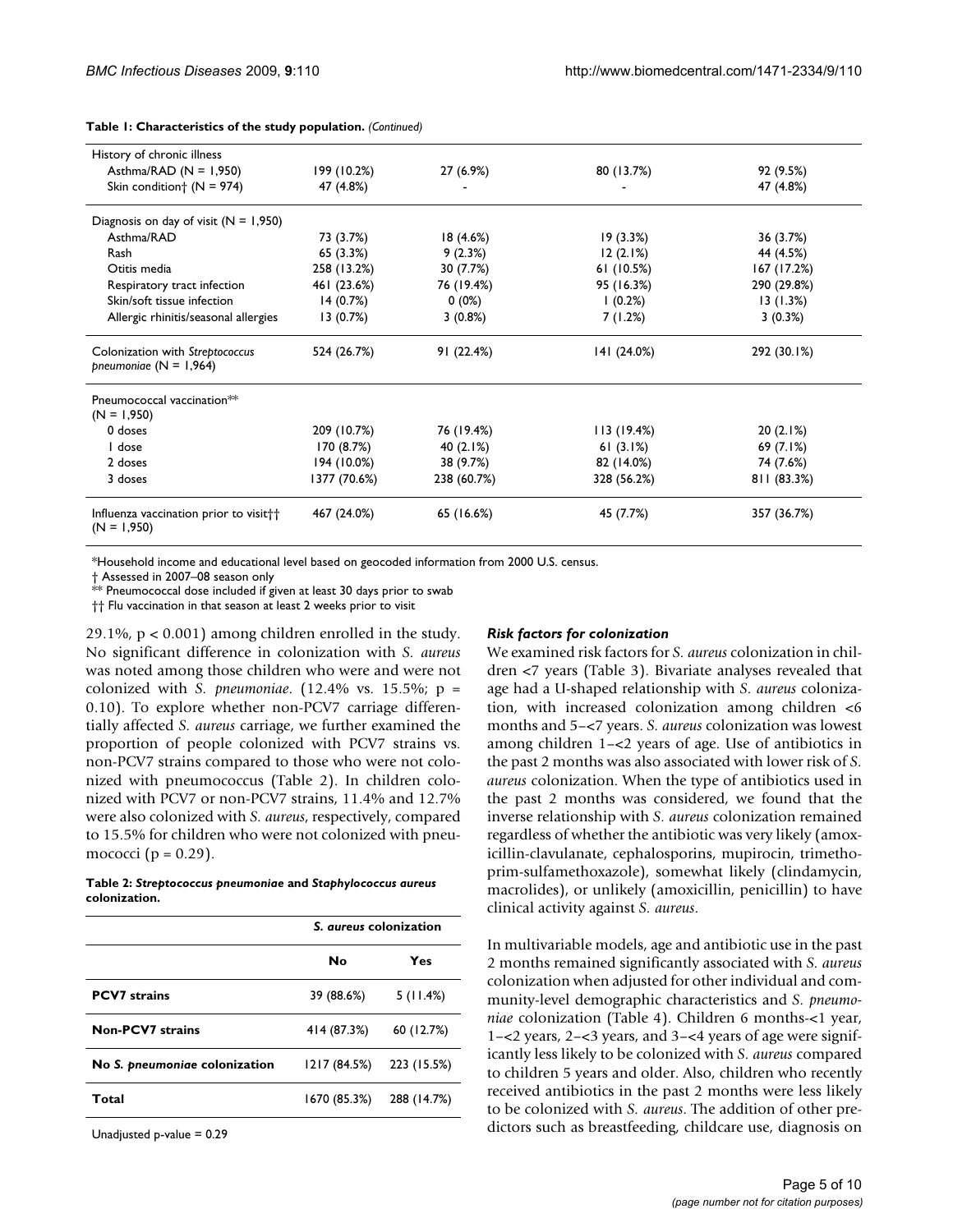|                                                                                                                            | % colonized     | <b>Bivariate OR</b><br>(95% CI) | P-value |
|----------------------------------------------------------------------------------------------------------------------------|-----------------|---------------------------------|---------|
| Year of Swab $(N = 1,968)$                                                                                                 |                 |                                 | 0.43    |
| 2003-04                                                                                                                    | 15.3%           | 1.0                             |         |
| 2006-07                                                                                                                    | 14.1%           | $0.90(0.70 - 1.17)$             |         |
| Age group $(N = 1,968)$                                                                                                    |                 |                                 | < 0.001 |
| <6 months                                                                                                                  | 16.8%           | $0.59(0.35 - 1.00)$             |         |
| $6 - 12$ months                                                                                                            | 10.7%           | $0.36(0.23 - 0.55)$             |         |
| $I - < 2$ years                                                                                                            | 9.4%            | $0.31(0.21 - 0.46)$             |         |
| $2 - 3$ years                                                                                                              | 12.0%           | $0.40(0.26 - 0.63)$             |         |
| $3 - 4$ years                                                                                                              | 13.9%           | $0.47(0.30 - 0.74)$             |         |
| $4 - 5$ years                                                                                                              | 18.6%           | $0.68(0.45 - 1.03)$             |         |
| $\geq$ 5 years                                                                                                             | 25.4%           | 1.0                             |         |
| Female ( $N = 1,968$ )                                                                                                     | 13.7% vs. 15.7% | $0.85(0.66 - 1.09)$             | 0.20    |
| Race/ethnicity (N = 1,872)                                                                                                 |                 |                                 | 0.85    |
| White non-Hispanic                                                                                                         | 14.3%           | 1.0                             |         |
| Black non-Hispanic                                                                                                         | 16.3%           | $1.15(0.64 - 2.08)$             |         |
| Hispanic                                                                                                                   | 15.6%           | $1.08(0.65 - 1.80)$             |         |
| Other                                                                                                                      | 12.1%           | $0.81(0.44 - 1.51)$             |         |
|                                                                                                                            |                 |                                 |         |
| Median household income in community ( $N = 1,869$ )                                                                       |                 |                                 | 0.76    |
| <\$40,000                                                                                                                  | 12.9%           | $0.83$ $(0.54 - 1.27)$          |         |
| \$40,000 - \$54,999                                                                                                        | 15.3%           | $1.01(0.70 - 1.45)$             |         |
| \$55,000-\$69,999                                                                                                          | 14.1%           | $0.92(0.62 - 1.35)$             |         |
| ≥\$70,000                                                                                                                  | 15.4%           | 1.0                             |         |
| % community members with <high (n="1,869)&lt;/td" educational="" level="" school=""><td></td><td></td><td>0.74</td></high> |                 |                                 | 0.74    |
| $<$ 5%                                                                                                                     | 16.2%           | $1.10(0.74 - 1.64)$             |         |
| $5 - 10%$                                                                                                                  | 13.4%           | $0.88(0.61 - 1.28)$             |         |
| $10 - 5%$                                                                                                                  | 13.8%           | $0.92(0.66 - 1.29)$             |         |
| $\geq$ 15%                                                                                                                 | 15.0%           | 1.0                             |         |
| Ever breastfed $(N = 1,900)$                                                                                               | 14.5% vs. 14.6% | $0.99(0.75 - 1.30)$             | 0.94    |
| Childcare or school for $\geq$ 4 hrs (N = 1,857)                                                                           | 15.7% vs. 13.1% | $1.24(0.95 - 1.60)$             | 0.11    |
| Smokers in home $(N = 1,784)$                                                                                              | 15.5% vs. 13.8% | $1.16(0.83 - 1.60)$             | 0.39    |
| Family member works in hospital or long-term care facility ( $N = 1,888$ )                                                 | 11.9% vs. 15.0% | $0.76(0.53 - 1.09)$             | 0.14    |
| Antibiotics in past 2 months ( $N = 1,945$ )                                                                               |                 |                                 | < 0.001 |
| Amoxicillin-clavulanate/cephalosporins/mupirocin/TMP-SMX                                                                   | 8.0%            | $0.42$ (0.25-0.71)              |         |
| Clindamycin/macrolides                                                                                                     | 9.8%            | $0.51(0.24 - 1.08)$             |         |
| Amoxicillin/penicillin                                                                                                     | 10.5%           | $0.57(0.39 - 0.83)$             |         |
| No antibiotics                                                                                                             | 17.1%           | 1.0                             |         |
| Antibiotics in past 6 months for a skin infection ( $N = 1,950$ )                                                          | 10.3% vs. 14.7% | $0.67(0.20 - 2.22)$             | 0.51    |
| History of chronic illness $(N = 1,950)$                                                                                   |                 |                                 |         |
| Asthma/RAD ( $N = 1,950$ )                                                                                                 | 17.6% vs. 14.3% | $1.29(0.88 - 1.91)$             | 0.20    |
| Skin condition ( $N = 974$ )                                                                                               | 17.0% vs. 13.9% | $1.27(0.58 - 2.78)$             | 0.55    |
| Diagnosis on day of visit $(N = 1,950)$                                                                                    |                 |                                 |         |
| Asthma/RAD                                                                                                                 | 20.6% vs. 14.3% | $1.57(0.88 - 2.81)$             | 0.13    |

**Table 3: Proportion colonized with** *Staphylococcus aureus* **and bivariate predictors of colonization adjusted for clustering by community**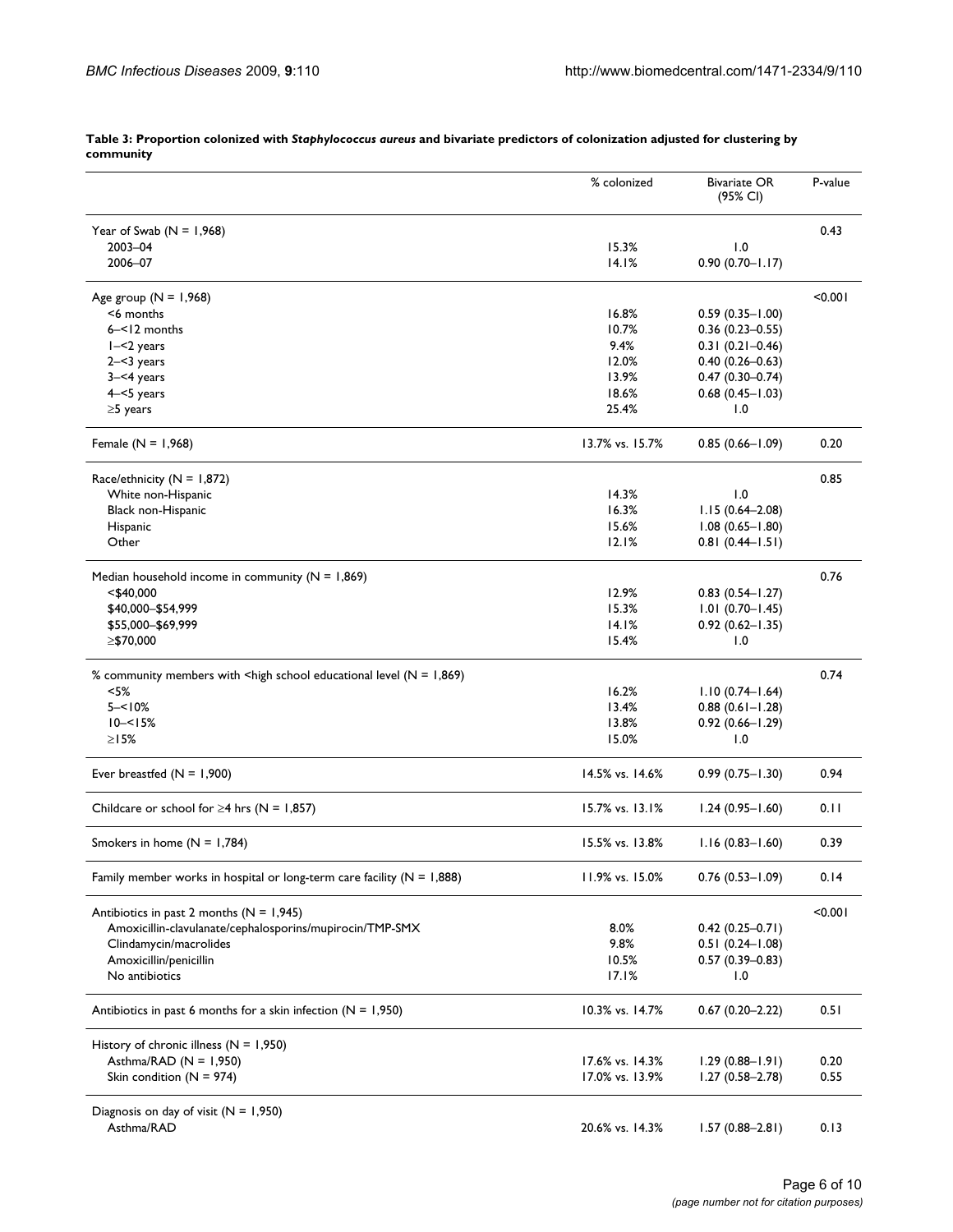| Rash                                                     | 21.5% vs. 14.4% | $1.66(0.91 - 3.03)$ | 0.10 |
|----------------------------------------------------------|-----------------|---------------------|------|
| Otitis media                                             | 12.0% vs. 15.0% | $0.77(0.52 - 1.14)$ | 0.19 |
| Respiratory tract infection                              | 16.5% vs. 14.0% | $1.20(0.90 - 1.59)$ | 0.22 |
| Skin/soft tissue infection                               | 7.1% vs. 14.7%  | $0.43(0.06 - 3.29)$ | 0.42 |
| Allergic rhinitis/seasonal allergies                     | 7.7% vs. 14.7%  | $0.48(0.06 - 3.70)$ | 0.48 |
| Colonization with Streptococcus pneumoniae $(N = 1,964)$ | 12.4% vs. 15.5% | $0.78(0.58 - 1.05)$ | 0.10 |
| Pneumococcal vaccination ( $N = 1,950$ )                 |                 |                     | 0.08 |
| 0 doses                                                  | 19.6%           | 1.0                 |      |
| dose                                                     | 17.7%           | $0.87(0.52 - 1.47)$ |      |
| 2 doses                                                  | 13.9%           | $0.67(0.39 - 1.14)$ |      |
| $3+$ doses                                               | 13.6%           | $0.64(0.44 - 0.93)$ |      |
| Influenza vaccination prior to visit $(N = 1,950)$       | 12.4% vs. 15.3% | $0.78(0.57 - 1.06)$ | 0.11 |
|                                                          |                 |                     |      |

**Table 3: Proportion colonized with** *Staphylococcus aureus* **and bivariate predictors of colonization adjusted for clustering by community** *(Continued)*

day of swab, pneumococcal colonization, number of doses of PCV7 vaccine, and recent influenza vaccination did not change the results of our model. Thus, we present the most parsimonious model in Table 4. Because the number of MRSA isolates was small  $(N = 13)$  in our population, we did not examine risk factors for MRSA colonization.

# **Discussion**

Between 2003–04 and 2006–07, *S. aureus* (15.3% to 14.1%) and MRSA (0.4% to 0.9%) colonization of the nares among children 3 months to <7 years remained stable in the setting of widespread use of the pneumococcal conjugate vaccine in Massachusetts and decreasing colonization with PCV7 strains. [\[28](#page-9-0)] Although *S. aureus* colonization was lower among children who were concomitantly colonized with *S. pneumoniae*, this relationship was modest and not statistically significant. Previous studies that found a negative association between these two species documented that the relationship was strongest when limited to *S. pneumoniae* serotypes included in the pneumococcal conjugate vaccine[20,21,29,30] and when limited to MRSA. [29] The lack of statistical significance in our study may be due to the relative rarity of PCV7 serotypes among pneumococci and MRSA among *S. aureus* isolates in our population.

The prevalence of *S. aureus* colonization in young children in Massachusetts is lower than has previously been reported by NHANES (36% among 1–19 year olds), although MRSA colonization in Massachusetts is similar to national estimates (0.9% among 1–19 year olds) from 2001–04. [3] Other cross-sectional studies have found prevalence rates for *S. aureus* and MRSA, ranging from 18.9% to 24.4% and 0.6% to 1.7%, respectively. [31,32] In contrast to our findings, a serial cross-sectional study of nasal carriage among young healthy children conducted in other settings found a rising prevalence of both *S.*

*aureus* (29% to 36%) and MRSA (0.8% to 9.2%) colonization from 2001 to 2004. [33,34] Unlike our study, however, little was known about the potential impact of changing pneumococcal colonization patterns due to PCV7 use on carriage of *S*. *aureus* and MRSA.

Between 2003–04 and 2006–07, *S. aureus* isolates remained susceptible to trimethoprim/sulfamethoxazole, tetracycline, mupirocin, vancomycin and linezolid in 8 communities. However, a smaller proportion of isolates were susceptible to erythromycin and clindamycin in the latter season. Interestingly, antibiotic dispensing for broad-spectrum macrolides, such as clarithromycin and azithromycin, in a similar set of communities in Massachusetts has increased over a similar time period. [35] It is plausible that antibiotic pressure in these communities may have contributed to the emergence of strains such as USA300 with this particular antibiotic resistance phenotype. [36-38]

In multivariate models, *S. aureus* colonization was found to be age-dependent in agreement with other published studies. [20,32,33,39] Recent use of antibiotics was also found to be inversely associated with *S. aureus* colonization similar to prior studies. [39,40] Although we found reduced *S. aureus* colonization following antibiotic use, we may only be seeing a transient decline in *S. aureus* colonization without fully understanding the longer-term impact of antibiotic use and the emergence of resistant organisms, since our study was cross-sectional in design. [41,42] Furthermore, we found that colonization with *S. aureus* was lower in children regardless of the type of antibiotic used. This relationship is intriguing since we postulated that only antibiotics clinically active against *S. aureus* would be inversely associated with colonization as suggested by prior published studies. [39] One possibility is that recent antibiotic use is associated with another characteristic of these individuals that we were not able to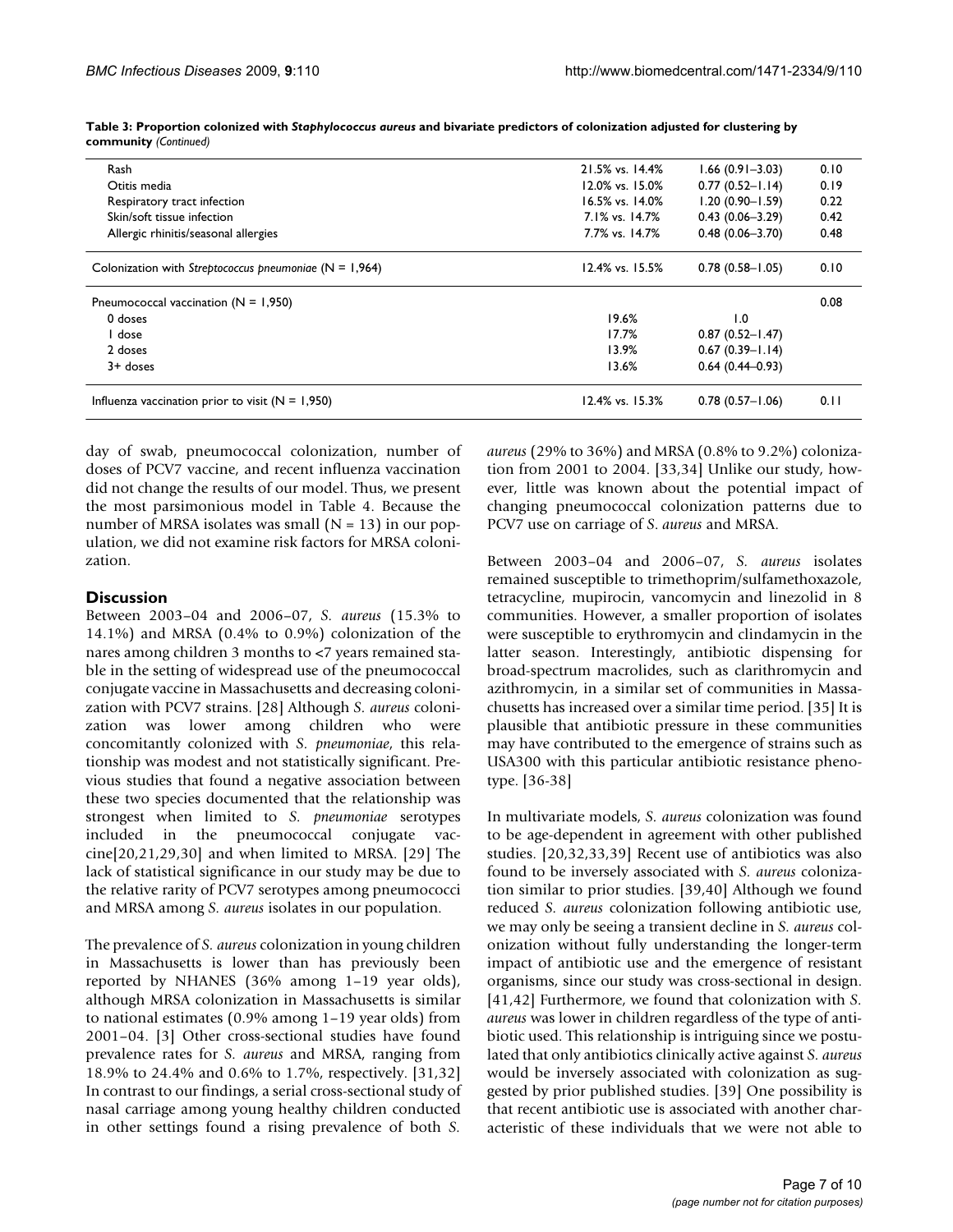| Year of swab<br>0.71<br>2003-04<br>1.0<br>2006-07<br>$0.95(0.71 - 1.26)$<br>< 0.001<br>Age group<br><6 months<br>$0.61(0.34 - 1.08)$<br>6-<12 months<br>$0.39(0.24 - 0.64)$<br>$I - 2$ years<br>$0.35(0.23 - 0.54)$<br>$0.45(0.28 - 0.73)$<br>$2 - 3$ years<br>$0.53(0.33 - 0.86)$<br>$3 - 4$ years<br>$4 - 5$ years<br>$0.70(0.44 - 1.11)$<br>1.0<br>$\geq$ 5 years<br>0.20<br>Female<br>$0.83(0.63 - 1.10)$<br>0.99<br>Race/ethnicity<br>1.0<br>White non-Hispanic<br>Black non-Hispanic<br>$0.96(0.49 - 1.90)$<br>Hispanic<br>$0.95(0.51 - 1.76)$<br>Other<br>$0.90(0.46 - 1.77)$<br>0.89<br>Median household income in community<br>$0.99(0.51 - 1.93)$<br><\$40,000<br>\$40,000-\$54,999<br>$1.14(0.67 - 1.94)$<br>\$55,000-\$69,999<br>$1.11(0.67 - 1.84)$<br>≥\$70,000<br>1.0<br>0.65<br>% community members with <high educational="" level<br="" school="">&lt; 5%<br/><math>0.99(0.53 - 1.87)</math><br/><math>5 - 10%</math><br/><math>0.76</math> <math>(0.45 - 1.27)</math><br/><math>10 - 5%</math><br/><math>0.87(0.57 - 1.32)</math><br/><math>\geq</math> 15%<br/>1.0<br/>Colonization with Streptococcus pneumoniae<br/><math>0.92(0.67 - 1.27)</math><br/>0.62<br/>0.005<br/>Antibiotics in past 2 months<br/>Amoxicillin-clavulanate/cephalosporins/mupirocin/TMP-SMX<br/><math>0.57(0.33 - 0.97)</math><br/>Clindamycin/macrolides<br/><math>0.51(0.24 - 1.08)</math><br/>Amoxicillin/penicillin<br/><math>0.54(0.35 - 0.84)</math><br/>No antibiotics<br/>1.0</high> | Multivariable OR (95% CI) | P-value |
|--------------------------------------------------------------------------------------------------------------------------------------------------------------------------------------------------------------------------------------------------------------------------------------------------------------------------------------------------------------------------------------------------------------------------------------------------------------------------------------------------------------------------------------------------------------------------------------------------------------------------------------------------------------------------------------------------------------------------------------------------------------------------------------------------------------------------------------------------------------------------------------------------------------------------------------------------------------------------------------------------------------------------------------------------------------------------------------------------------------------------------------------------------------------------------------------------------------------------------------------------------------------------------------------------------------------------------------------------------------------------------------------------------------------------------------------------------------------------------------------|---------------------------|---------|
|                                                                                                                                                                                                                                                                                                                                                                                                                                                                                                                                                                                                                                                                                                                                                                                                                                                                                                                                                                                                                                                                                                                                                                                                                                                                                                                                                                                                                                                                                            |                           |         |
|                                                                                                                                                                                                                                                                                                                                                                                                                                                                                                                                                                                                                                                                                                                                                                                                                                                                                                                                                                                                                                                                                                                                                                                                                                                                                                                                                                                                                                                                                            |                           |         |
|                                                                                                                                                                                                                                                                                                                                                                                                                                                                                                                                                                                                                                                                                                                                                                                                                                                                                                                                                                                                                                                                                                                                                                                                                                                                                                                                                                                                                                                                                            |                           |         |
|                                                                                                                                                                                                                                                                                                                                                                                                                                                                                                                                                                                                                                                                                                                                                                                                                                                                                                                                                                                                                                                                                                                                                                                                                                                                                                                                                                                                                                                                                            |                           |         |
|                                                                                                                                                                                                                                                                                                                                                                                                                                                                                                                                                                                                                                                                                                                                                                                                                                                                                                                                                                                                                                                                                                                                                                                                                                                                                                                                                                                                                                                                                            |                           |         |
|                                                                                                                                                                                                                                                                                                                                                                                                                                                                                                                                                                                                                                                                                                                                                                                                                                                                                                                                                                                                                                                                                                                                                                                                                                                                                                                                                                                                                                                                                            |                           |         |
|                                                                                                                                                                                                                                                                                                                                                                                                                                                                                                                                                                                                                                                                                                                                                                                                                                                                                                                                                                                                                                                                                                                                                                                                                                                                                                                                                                                                                                                                                            |                           |         |
|                                                                                                                                                                                                                                                                                                                                                                                                                                                                                                                                                                                                                                                                                                                                                                                                                                                                                                                                                                                                                                                                                                                                                                                                                                                                                                                                                                                                                                                                                            |                           |         |
|                                                                                                                                                                                                                                                                                                                                                                                                                                                                                                                                                                                                                                                                                                                                                                                                                                                                                                                                                                                                                                                                                                                                                                                                                                                                                                                                                                                                                                                                                            |                           |         |
|                                                                                                                                                                                                                                                                                                                                                                                                                                                                                                                                                                                                                                                                                                                                                                                                                                                                                                                                                                                                                                                                                                                                                                                                                                                                                                                                                                                                                                                                                            |                           |         |
|                                                                                                                                                                                                                                                                                                                                                                                                                                                                                                                                                                                                                                                                                                                                                                                                                                                                                                                                                                                                                                                                                                                                                                                                                                                                                                                                                                                                                                                                                            |                           |         |
|                                                                                                                                                                                                                                                                                                                                                                                                                                                                                                                                                                                                                                                                                                                                                                                                                                                                                                                                                                                                                                                                                                                                                                                                                                                                                                                                                                                                                                                                                            |                           |         |
|                                                                                                                                                                                                                                                                                                                                                                                                                                                                                                                                                                                                                                                                                                                                                                                                                                                                                                                                                                                                                                                                                                                                                                                                                                                                                                                                                                                                                                                                                            |                           |         |
|                                                                                                                                                                                                                                                                                                                                                                                                                                                                                                                                                                                                                                                                                                                                                                                                                                                                                                                                                                                                                                                                                                                                                                                                                                                                                                                                                                                                                                                                                            |                           |         |
|                                                                                                                                                                                                                                                                                                                                                                                                                                                                                                                                                                                                                                                                                                                                                                                                                                                                                                                                                                                                                                                                                                                                                                                                                                                                                                                                                                                                                                                                                            |                           |         |
|                                                                                                                                                                                                                                                                                                                                                                                                                                                                                                                                                                                                                                                                                                                                                                                                                                                                                                                                                                                                                                                                                                                                                                                                                                                                                                                                                                                                                                                                                            |                           |         |
|                                                                                                                                                                                                                                                                                                                                                                                                                                                                                                                                                                                                                                                                                                                                                                                                                                                                                                                                                                                                                                                                                                                                                                                                                                                                                                                                                                                                                                                                                            |                           |         |
|                                                                                                                                                                                                                                                                                                                                                                                                                                                                                                                                                                                                                                                                                                                                                                                                                                                                                                                                                                                                                                                                                                                                                                                                                                                                                                                                                                                                                                                                                            |                           |         |
|                                                                                                                                                                                                                                                                                                                                                                                                                                                                                                                                                                                                                                                                                                                                                                                                                                                                                                                                                                                                                                                                                                                                                                                                                                                                                                                                                                                                                                                                                            |                           |         |
|                                                                                                                                                                                                                                                                                                                                                                                                                                                                                                                                                                                                                                                                                                                                                                                                                                                                                                                                                                                                                                                                                                                                                                                                                                                                                                                                                                                                                                                                                            |                           |         |
|                                                                                                                                                                                                                                                                                                                                                                                                                                                                                                                                                                                                                                                                                                                                                                                                                                                                                                                                                                                                                                                                                                                                                                                                                                                                                                                                                                                                                                                                                            |                           |         |
|                                                                                                                                                                                                                                                                                                                                                                                                                                                                                                                                                                                                                                                                                                                                                                                                                                                                                                                                                                                                                                                                                                                                                                                                                                                                                                                                                                                                                                                                                            |                           |         |
|                                                                                                                                                                                                                                                                                                                                                                                                                                                                                                                                                                                                                                                                                                                                                                                                                                                                                                                                                                                                                                                                                                                                                                                                                                                                                                                                                                                                                                                                                            |                           |         |
|                                                                                                                                                                                                                                                                                                                                                                                                                                                                                                                                                                                                                                                                                                                                                                                                                                                                                                                                                                                                                                                                                                                                                                                                                                                                                                                                                                                                                                                                                            |                           |         |
|                                                                                                                                                                                                                                                                                                                                                                                                                                                                                                                                                                                                                                                                                                                                                                                                                                                                                                                                                                                                                                                                                                                                                                                                                                                                                                                                                                                                                                                                                            |                           |         |
|                                                                                                                                                                                                                                                                                                                                                                                                                                                                                                                                                                                                                                                                                                                                                                                                                                                                                                                                                                                                                                                                                                                                                                                                                                                                                                                                                                                                                                                                                            |                           |         |
|                                                                                                                                                                                                                                                                                                                                                                                                                                                                                                                                                                                                                                                                                                                                                                                                                                                                                                                                                                                                                                                                                                                                                                                                                                                                                                                                                                                                                                                                                            |                           |         |
|                                                                                                                                                                                                                                                                                                                                                                                                                                                                                                                                                                                                                                                                                                                                                                                                                                                                                                                                                                                                                                                                                                                                                                                                                                                                                                                                                                                                                                                                                            |                           |         |
|                                                                                                                                                                                                                                                                                                                                                                                                                                                                                                                                                                                                                                                                                                                                                                                                                                                                                                                                                                                                                                                                                                                                                                                                                                                                                                                                                                                                                                                                                            |                           |         |
|                                                                                                                                                                                                                                                                                                                                                                                                                                                                                                                                                                                                                                                                                                                                                                                                                                                                                                                                                                                                                                                                                                                                                                                                                                                                                                                                                                                                                                                                                            |                           |         |
|                                                                                                                                                                                                                                                                                                                                                                                                                                                                                                                                                                                                                                                                                                                                                                                                                                                                                                                                                                                                                                                                                                                                                                                                                                                                                                                                                                                                                                                                                            |                           |         |
|                                                                                                                                                                                                                                                                                                                                                                                                                                                                                                                                                                                                                                                                                                                                                                                                                                                                                                                                                                                                                                                                                                                                                                                                                                                                                                                                                                                                                                                                                            |                           |         |
|                                                                                                                                                                                                                                                                                                                                                                                                                                                                                                                                                                                                                                                                                                                                                                                                                                                                                                                                                                                                                                                                                                                                                                                                                                                                                                                                                                                                                                                                                            |                           |         |

**Table 4: Multivariate predictors of** *Staphylococcus aureus* **colonization adjusted for clustering by community (N = 1,707)**

measure. It may also be possible that part of the decline is due in part to 11% of the circulating *S. aureus* isolates in our population being susceptible to penicillins. The impact of recent antibiotic use on colonization patterns will be an important area for further study given concerns over the competitive balance between organisms in the nasopharynx. [43].

There are several potential limitations to our study. First, we only included children less than 7 years of age, who may be at lower risk for MRSA colonization than older children. Second, we did not adequately assess all sites of colonization (e.g. skin, throat, rectum), thus underestimating the true prevalence of MRSA colonization, particularly since community-associated MRSA may be more likely than other MRSA or MSSA strains to colonize nonnasal sites. [44] Third, we did not use an enrichment broth to isolate *S. aureus* or MRSA, which may have enhanced detection rates in other studies. Fourth, we only swabbed healthy children in Massachusetts, which is one of the last geographic areas to be hit by the CA-MRSA epidemic. [45] In contrast, significant increases in CA-MRSA disease and colonization have occurred in other parts of the country between 2003–04 and 2006–07. [11,12,31-34,37,46-49] Finally, we did not swab children longitudinally; thus, we were not able to assess whether these risk factors were different for children with transient vs. persistent *S. aureus* carriage.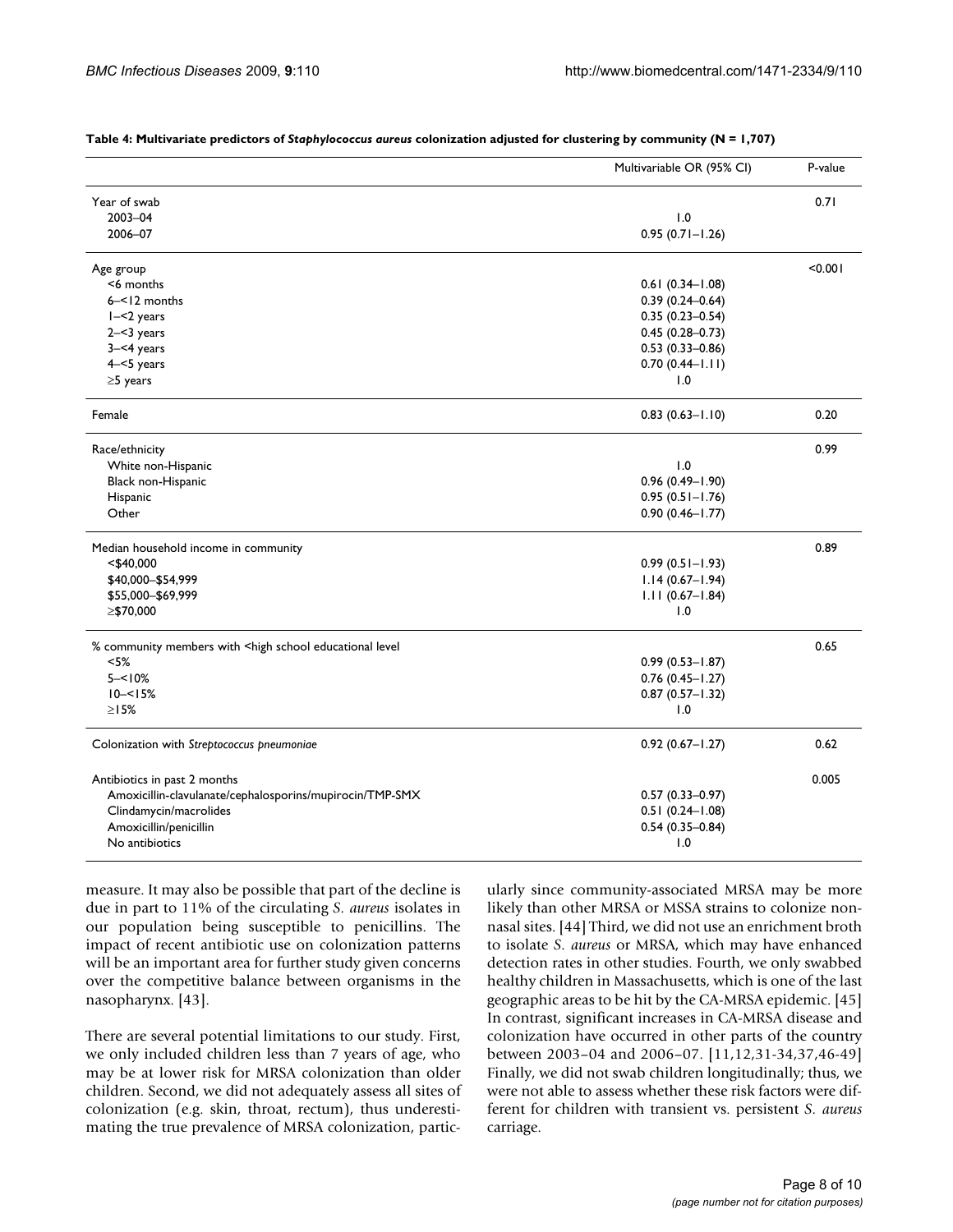# **Conclusion**

We conclude that *S. aureus* and MRSA colonization of the nares remained stable from 2003–04 to 2006–07 among children less than 7 years in Massachusetts communities despite widespread use of pneumococcal conjugate vaccine during these time periods. *S. aureus* nasal colonization varies by age and appears inversely correlated with recent antibiotic use. Continued monitoring of the ecology of colonization patterns among children will be essential to improve our understanding of risk for disease due to *S. aureus* and MRSA in the community.

# **Competing interests**

SIP has research support from Wyeth, GSK, and Novartis. He had been a member of vaccine advisory boards for Wyeth, GSK, Novartis and Sanofi Pasteur and had received honorarium for such time and efforts. WPH has served as a consultant for Glaxo Smith Kline. All other authors report no conflict of interest.

# **Authors' contributions**

GML participated in the conception and design of the study, analysis and interpretation of data, and drafting of the manuscript. SSH, SRS, KK, WPH, and ML participated in the analysis and interpretation of data and critical revision of the manuscript. VLH, SIP, AJM, and JAF participated in the acquisition of data, analysis and interpretation of data, and critical revision of the manuscript. All authors read and approved the final manuscript.

# **Acknowledgements**

We wish to thank Abbie Stevenson, Lizzie Ford, Kelly Welch, and Shannon Opel for their contributions to this project. We thank Don Goldmann, MD for his careful review of our manuscript. We are very grateful to all the pediatric practices and families that participated in this study including:

Acton Medical Associates (Acton, MA); Family Medicine Associates (Attleboro, MA); Primary Care Center of Attleboro (Attleboro, MA); Sturdy Pediatrics (Attleboro, MA); Alan Bulotsky, MD & Associates, PC (Brockton, MA); Allied Pediatrics (Brockton, MA); Harvard Vanguard Medical Associates (Chelmsford, MA); Dedham Medical Associates (Dedham, MA); Pediatric Associates of Fall River (Fall River, MA); Falmouth Pediatrics (Falmouth, MA); Pediatric and Adolescent Medicine (Falmouth, MA); Cape Ann Pediatricians, PC (Gloucester, MA); Middleboro Pediatrics (Lakeville, MA); Medical Associates Pediatrics (Leominster, MA); Needham Pediatrics (Needham, MA); Pediatric Associates of New Bedford (New Bedford, MA); Children's Health Care (Newburyport, MA); Berkshire Pediatric Associates, PC (Pittsfield, MA); Long Pond Pediatrics (Plymouth, MA); PMG Physician Associates (Plymouth, MA); Scituate Pediatrics (Scituate, MA); Pediatric Associates of Hampden County (Westfield, MA); Dr. Kenia (Westfield, MA)

This study was funded by grant R01 AI066304 from the National Institute of Allergy and Infectious Disease and a Harvard Pilgrim Health Care Faculty Grant. Dr. Lee was also supported by grant K-08 HS013908-01 A1 from the Agency for Healthcare Research and Quality.

#### **References**

- Fridkin SK, Hageman JC, Morrison M, Sanza LT, Como-Sabetti K, Jernigan JA, Harriman K, Harrison LH, Lynfield R, Farley MM: **[Methi](http://www.ncbi.nlm.nih.gov/entrez/query.fcgi?cmd=Retrieve&db=PubMed&dopt=Abstract&list_uids=15814879)[cillin-resistant Staphylococcus aureus disease in three com](http://www.ncbi.nlm.nih.gov/entrez/query.fcgi?cmd=Retrieve&db=PubMed&dopt=Abstract&list_uids=15814879)[munities.](http://www.ncbi.nlm.nih.gov/entrez/query.fcgi?cmd=Retrieve&db=PubMed&dopt=Abstract&list_uids=15814879)** *N Engl J Med* 2005, **352(14):**1436-1444.
- 2. Kuehnert MJ, Kruszon-Moran D, Hill HA, McQuillan G, McAllister SK, Fosheim G, McDougal LK, Chaitram J, Jensen B, Fridkin SK, *et al.*: **[Prevalence of Staphylococcus aureus nasal colonization in](http://www.ncbi.nlm.nih.gov/entrez/query.fcgi?cmd=Retrieve&db=PubMed&dopt=Abstract&list_uids=16362880) [the United States, 2001–2002.](http://www.ncbi.nlm.nih.gov/entrez/query.fcgi?cmd=Retrieve&db=PubMed&dopt=Abstract&list_uids=16362880)** *J Infect Dis* 2006, **193(2):**172-179.
- 3. Gorwitz RJ, Kruszon-Moran D, McAllister SK, McQuillan G, McDougal LK, Fosheim GE, Jensen BJ, Killgore G, Tenover FC, Kuehnert MJ: **[Changes in the prevalence of nasal colonization with Staphy](http://www.ncbi.nlm.nih.gov/entrez/query.fcgi?cmd=Retrieve&db=PubMed&dopt=Abstract&list_uids=18422434)[lococcus aureus in the United States, 2001–2004.](http://www.ncbi.nlm.nih.gov/entrez/query.fcgi?cmd=Retrieve&db=PubMed&dopt=Abstract&list_uids=18422434)** *J Infect Dis* 2008, **197(9):**1226-1234.
- 4. Boubaker K, Diebold P, Blanc DS, Vandenesch F, Praz G, Dupuis G, Troillet N: **[Panton-valentine leukocidin and staphyloccoccal](http://www.ncbi.nlm.nih.gov/entrez/query.fcgi?cmd=Retrieve&db=PubMed&dopt=Abstract&list_uids=15078606) [skin infections in schoolchildren.](http://www.ncbi.nlm.nih.gov/entrez/query.fcgi?cmd=Retrieve&db=PubMed&dopt=Abstract&list_uids=15078606)** *Emerg Infect Dis* 2004, **10(1):**121-124.
- 5. Moran GJ, Amii RN, Abrahamian FM, Talan DA: **[Methicillin-resist](http://www.ncbi.nlm.nih.gov/entrez/query.fcgi?cmd=Retrieve&db=PubMed&dopt=Abstract&list_uids=15963289)[ant Staphylococcus aureus in community-acquired skin](http://www.ncbi.nlm.nih.gov/entrez/query.fcgi?cmd=Retrieve&db=PubMed&dopt=Abstract&list_uids=15963289) [infections.](http://www.ncbi.nlm.nih.gov/entrez/query.fcgi?cmd=Retrieve&db=PubMed&dopt=Abstract&list_uids=15963289)** *Emerg Infect Dis* 2005, **11(6):**928-930.
- 6. Nguyen DM, Mascola L, Brancoft E: **[Recurring methicillin-resist](http://www.ncbi.nlm.nih.gov/entrez/query.fcgi?cmd=Retrieve&db=PubMed&dopt=Abstract&list_uids=15829189)[ant Staphylococcus aureus infections in a football team.](http://www.ncbi.nlm.nih.gov/entrez/query.fcgi?cmd=Retrieve&db=PubMed&dopt=Abstract&list_uids=15829189)** *Emerg Infect Dis* 2005, **11(4):**526-532.
- 7. Gillet Y, Issartel B, Vanhems P, Fournet JC, Lina G, Bes M, Vandenesch F, Piemont Y, Brousse N, Floret D, *et al.*: **[Association between](http://www.ncbi.nlm.nih.gov/entrez/query.fcgi?cmd=Retrieve&db=PubMed&dopt=Abstract&list_uids=11888586) [Staphylococcus aureus strains carrying gene for Panton-Val](http://www.ncbi.nlm.nih.gov/entrez/query.fcgi?cmd=Retrieve&db=PubMed&dopt=Abstract&list_uids=11888586)entine leukocidin and highly lethal necrotising pneumonia in [young immunocompetent patients.](http://www.ncbi.nlm.nih.gov/entrez/query.fcgi?cmd=Retrieve&db=PubMed&dopt=Abstract&list_uids=11888586)** *Lancet* 2002, **359(9308):**753-759.
- 8. **[Methicillin-resistant staphylococcus aureus infections](http://www.ncbi.nlm.nih.gov/entrez/query.fcgi?cmd=Retrieve&db=PubMed&dopt=Abstract&list_uids=12931079) [among competitive sports participants – Colorado, Indiana,](http://www.ncbi.nlm.nih.gov/entrez/query.fcgi?cmd=Retrieve&db=PubMed&dopt=Abstract&list_uids=12931079) [Pennsylvania, and Los Angeles County, 2000–2003.](http://www.ncbi.nlm.nih.gov/entrez/query.fcgi?cmd=Retrieve&db=PubMed&dopt=Abstract&list_uids=12931079)** *MMWR Morb Mortal Wkly Rep* 2003, **52(33):**793-795.
- Adem PV, Montgomery CP, Husain AN, Koogler TK, Arangelovich V, Humilier M, Boyle-Vavra S, Daum RS: **[Staphylococcus aureus sep](http://www.ncbi.nlm.nih.gov/entrez/query.fcgi?cmd=Retrieve&db=PubMed&dopt=Abstract&list_uids=16177250)[sis and the Waterhouse-Friderichsen syndrome in children.](http://www.ncbi.nlm.nih.gov/entrez/query.fcgi?cmd=Retrieve&db=PubMed&dopt=Abstract&list_uids=16177250)** *N Engl J Med* 2005, **353(12):**1245-1251.
- 10. Miller LG, Perdreau-Remington F, Rieg G, Mehdi S, Perlroth J, Bayer AS, Tang AW, Phung TO, Spellberg B: **[Necrotizing fasciitis caused](http://www.ncbi.nlm.nih.gov/entrez/query.fcgi?cmd=Retrieve&db=PubMed&dopt=Abstract&list_uids=15814880) [by community-associated methicillin-resistant Staphylococ](http://www.ncbi.nlm.nih.gov/entrez/query.fcgi?cmd=Retrieve&db=PubMed&dopt=Abstract&list_uids=15814880)[cus aureus in Los Angeles.](http://www.ncbi.nlm.nih.gov/entrez/query.fcgi?cmd=Retrieve&db=PubMed&dopt=Abstract&list_uids=15814880)** *N Engl J Med* 2005, **352(14):**1445-1453.
- 11. Gonzalez BE, Hulten KG, Dishop MK, Lamberth LB, Hammerman WA, Mason EO Jr, Kaplan SL: **[Pulmonary manifestations in chil](http://www.ncbi.nlm.nih.gov/entrez/query.fcgi?cmd=Retrieve&db=PubMed&dopt=Abstract&list_uids=16080077)[dren with invasive community-acquired Staphylococcus](http://www.ncbi.nlm.nih.gov/entrez/query.fcgi?cmd=Retrieve&db=PubMed&dopt=Abstract&list_uids=16080077) [aureus infection.](http://www.ncbi.nlm.nih.gov/entrez/query.fcgi?cmd=Retrieve&db=PubMed&dopt=Abstract&list_uids=16080077)** *Clin Infect Dis* 2005, **41(5):**583-590.
- 12. Gonzalez BE, Martinez-Aguilar G, Hulten KG, Hammerman WA, Coss-Bu J, Avalos-Mishaan A, Mason EO Jr, Kaplan SL: **[Severe Sta](http://www.ncbi.nlm.nih.gov/entrez/query.fcgi?cmd=Retrieve&db=PubMed&dopt=Abstract&list_uids=15741366)[phylococcal sepsis in adolescents in the era of community](http://www.ncbi.nlm.nih.gov/entrez/query.fcgi?cmd=Retrieve&db=PubMed&dopt=Abstract&list_uids=15741366)[acquired methicillin-resistant Staphylococcus aureus.](http://www.ncbi.nlm.nih.gov/entrez/query.fcgi?cmd=Retrieve&db=PubMed&dopt=Abstract&list_uids=15741366)** *Pediatrics* 2005, **115(3):**642-648.
- 13. Klevens RM, Morrison MA, Nadle J, Petit S, Gershman K, Ray S, Harrison LH, Lynfield R, Dumyati G, Townes JM, *et al.*: **Invasive methicillin-resistant Staphylococcus aureus infections in the United States.** *JAMAa* 2007, **298(15):**1763-1771.
- King MD, Humphrey BJ, Wang YF, Kourbatova EV, Ray SM, Blumberg HM: **[Emergence of community-acquired methicillin-resistant](http://www.ncbi.nlm.nih.gov/entrez/query.fcgi?cmd=Retrieve&db=PubMed&dopt=Abstract&list_uids=16520471) [Staphylococcus aureus USA 300 clone as the predominant](http://www.ncbi.nlm.nih.gov/entrez/query.fcgi?cmd=Retrieve&db=PubMed&dopt=Abstract&list_uids=16520471) [cause of skin and soft-tissue infections.](http://www.ncbi.nlm.nih.gov/entrez/query.fcgi?cmd=Retrieve&db=PubMed&dopt=Abstract&list_uids=16520471)** *Ann Intern Med* 2006, **144(5):**309-317.
- 15. Pallin DJ, Egan DJ, Pelletier AJ, Espinola JA, Hooper DC, Camargo CA Jr: **[Increased US emergency department visits for skin and](http://www.ncbi.nlm.nih.gov/entrez/query.fcgi?cmd=Retrieve&db=PubMed&dopt=Abstract&list_uids=18222564) [soft tissue infections, and changes in antibiotic choices, dur](http://www.ncbi.nlm.nih.gov/entrez/query.fcgi?cmd=Retrieve&db=PubMed&dopt=Abstract&list_uids=18222564)ing the emergence of community-associated methicillin[resistant Staphylococcus aureus.](http://www.ncbi.nlm.nih.gov/entrez/query.fcgi?cmd=Retrieve&db=PubMed&dopt=Abstract&list_uids=18222564)** *Ann Emerg Med* 2008, **51(3):**291-298.
- 16. von Eiff C, Becker K, Machka K, Stammer H, Peters G: **[Nasal car](http://www.ncbi.nlm.nih.gov/entrez/query.fcgi?cmd=Retrieve&db=PubMed&dopt=Abstract&list_uids=11136954)[riage as a source of Staphylococcus aureus bacteremia.](http://www.ncbi.nlm.nih.gov/entrez/query.fcgi?cmd=Retrieve&db=PubMed&dopt=Abstract&list_uids=11136954) [Study Group.](http://www.ncbi.nlm.nih.gov/entrez/query.fcgi?cmd=Retrieve&db=PubMed&dopt=Abstract&list_uids=11136954)** *N Engl J Med* 2001, **344(1):**11-16.
- 17. Muder RR, Brennen C, Wagener MM, Vickers RM, Rihs JD, Hancock GA, Yee YC, Miller JM, Yu VL: **[Methicillin-resistant staphylococ](http://www.ncbi.nlm.nih.gov/entrez/query.fcgi?cmd=Retrieve&db=PubMed&dopt=Abstract&list_uids=1984384)[cal colonization and infection in a long-term care facility.](http://www.ncbi.nlm.nih.gov/entrez/query.fcgi?cmd=Retrieve&db=PubMed&dopt=Abstract&list_uids=1984384)** *Ann Intern Med* 1991, **114(2):**107-112.
- 18. Ellis MW, Hospenthal DR, Dooley DP, Gray PJ, Murray CK: **[Natural](http://www.ncbi.nlm.nih.gov/entrez/query.fcgi?cmd=Retrieve&db=PubMed&dopt=Abstract&list_uids=15472848) [history of community-acquired methicillin-resistant Staphy](http://www.ncbi.nlm.nih.gov/entrez/query.fcgi?cmd=Retrieve&db=PubMed&dopt=Abstract&list_uids=15472848)-**